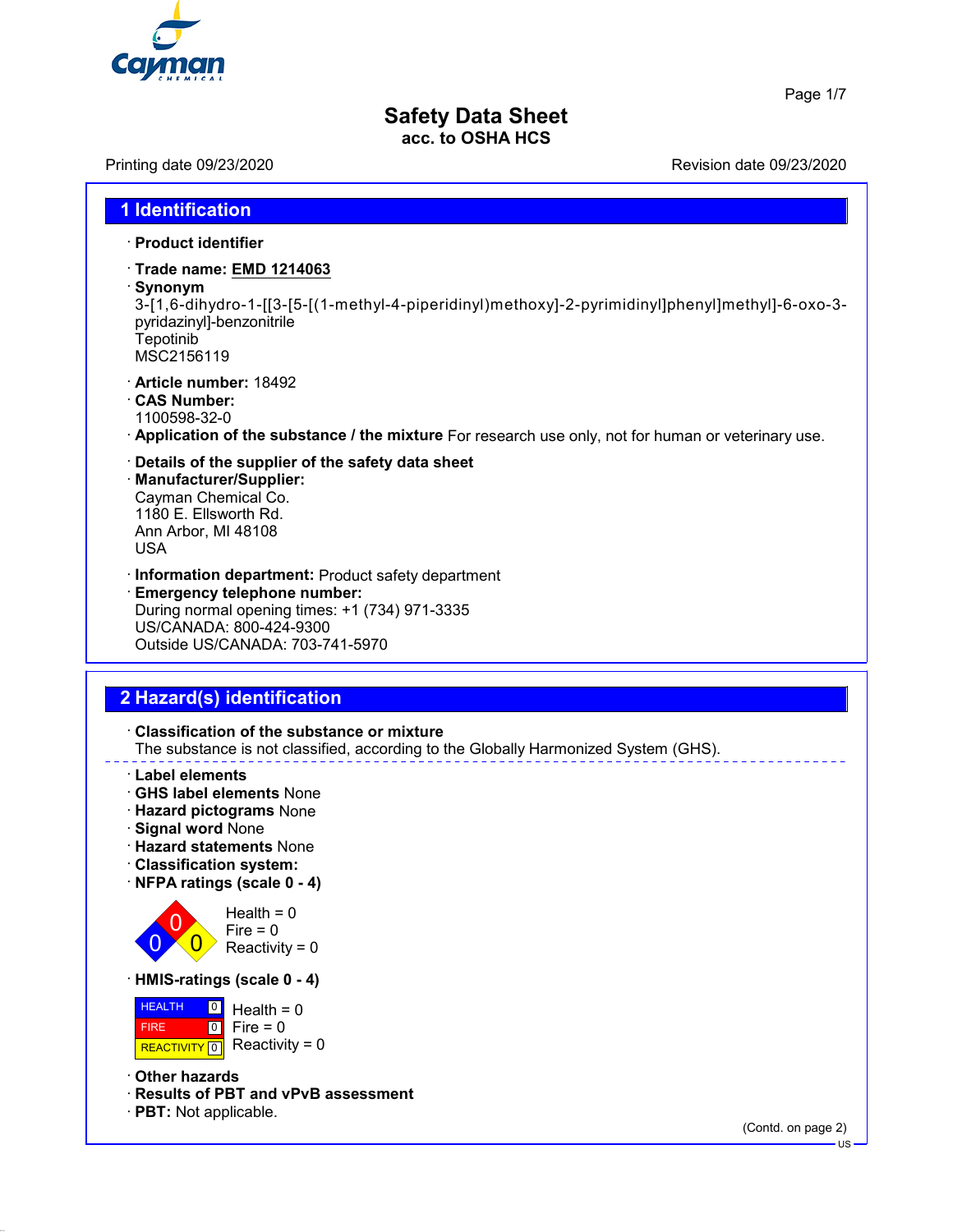Printing date 09/23/2020 **Revision date 09/23/2020** 

(Contd. from page 1)

**Trade name: EMD 1214063**

· **vPvB:** Not applicable.

## **3 Composition/information on ingredients**

- · **Chemical characterization: Substances**
- · **CAS No. Description**
- 1100598-32-0 EMD 1214063

# **4 First-aid measures**

- · **Description of first aid measures**
- · **General information:** No special measures required.
- · **After inhalation:** Supply fresh air; consult doctor in case of complaints.
- · **After skin contact:** Generally the product does not irritate the skin.
- · **After eye contact:** Rinse opened eye for several minutes under running water.
- · **After swallowing:** If symptoms persist consult doctor.
- · **Information for doctor:**
- · **Most important symptoms and effects, both acute and delayed**

May cause anemia, cough, CNS depression, drowsiness, headache, heart damage, lassitude (weakness, exhaustion), liver damage, narcosis, reproductive effects, teratogenic effects. No further relevant information available.

· **Indication of any immediate medical attention and special treatment needed** No further relevant information available.

# **5 Fire-fighting measures**

- · **Extinguishing media**
- · **Suitable extinguishing agents:**
- Use fire fighting measures that suit the environment.
- A solid water stream may be inefficient.
- · **Special hazards arising from the substance or mixture** No further relevant information available.
- · **Advice for firefighters**
- · **Protective equipment:** No special measures required.

# **6 Accidental release measures**

- · **Personal precautions, protective equipment and emergency procedures** Not required.
- · **Environmental precautions:** Do not allow to enter sewers/ surface or ground water.
- · **Methods and material for containment and cleaning up:** Pick up mechanically.
- · **Reference to other sections** See Section 7 for information on safe handling. See Section 8 for information on personal protection equipment. See Section 13 for disposal information.
- · **Protective Action Criteria for Chemicals**
- · **PAC-1:** Substance is not listed.
- · **PAC-2:** Substance is not listed.
- · **PAC-3:** Substance is not listed.

 US (Contd. on page 3)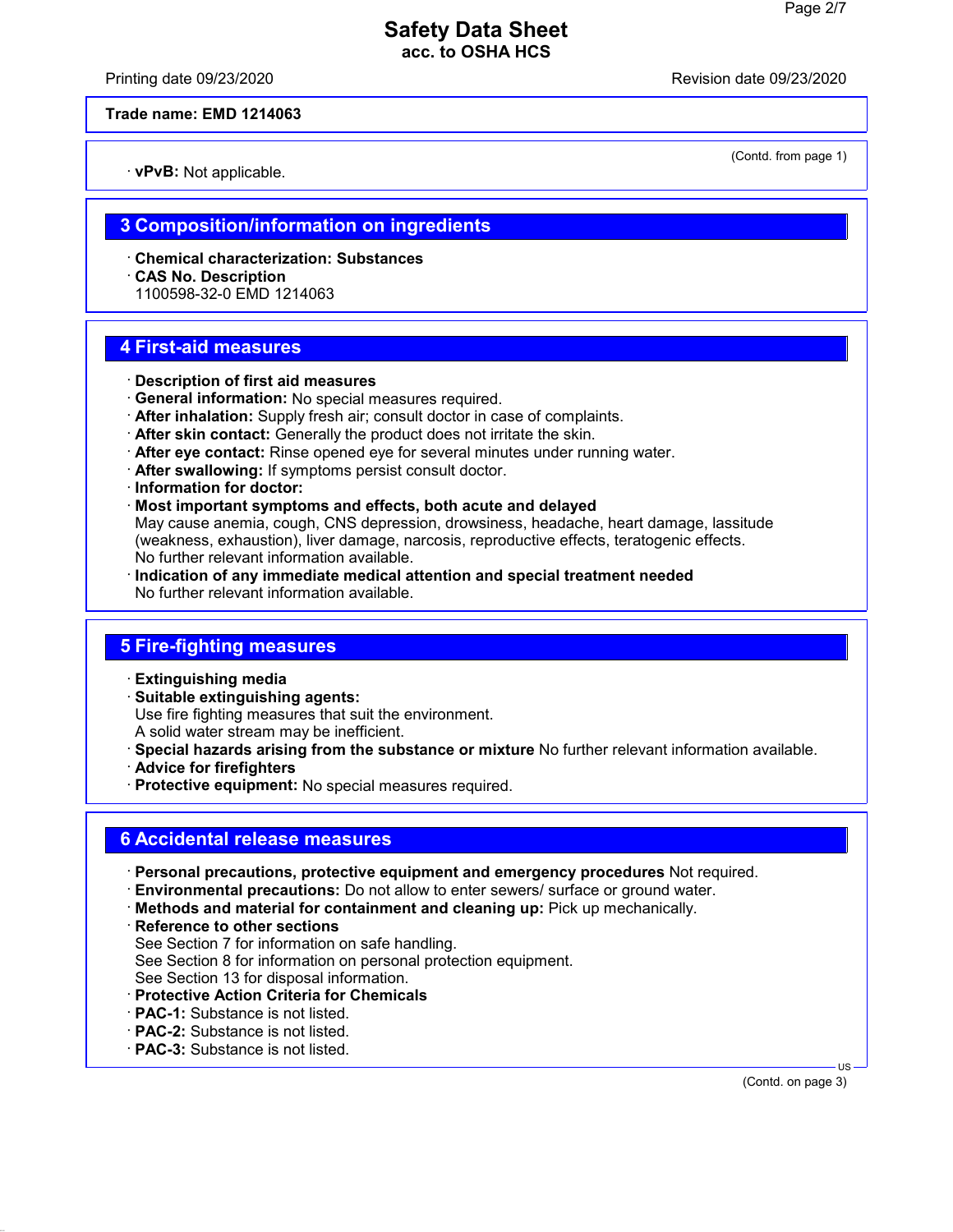Printing date 09/23/2020 **Printing date 09/23/2020** 

(Contd. from page 2)

### **Trade name: EMD 1214063**

**7 Handling and storage**

- · **Handling:**
- · **Precautions for safe handling** No special measures required.
- · **Information about protection against explosions and fires:** No special measures required.
- · **Conditions for safe storage, including any incompatibilities** Keep container tightly closed. Store in accordance with information listed on the product insert.
- · **Storage:**
- · **Requirements to be met by storerooms and receptacles:** No special requirements.
- · **Information about storage in one common storage facility:** Not required.
- · **Further information about storage conditions:** None.
- · **Specific end use(s)** No further relevant information available.

### **8 Exposure controls/personal protection**

· **Additional information about design of technical systems:** No further data; see item 7.

- · **Control parameters**
- · **Components with limit values that require monitoring at the workplace:**

The following constituent is the only constituent of the product which has a PEL, TLV or other recommended exposure limit.

The following constituents are the only constituents of the product which have a PEL, TLV or other recommended exposure limit.

At this time, the remaining constituent has no known exposure limits.

At this time, the other constituents have no known exposure limits.

· **Additional information:** The lists that were valid during the creation were used as basis.

- · **Exposure controls**
- · **Personal protective equipment:**
- · **General protective and hygienic measures:**
- The usual precautionary measures for handling chemicals should be followed.
- · **Breathing equipment:** Not required.
- · **Protection of hands:**

The glove material has to be impermeable and resistant to the product/ the substance/ the preparation. Due to missing tests no recommendation to the glove material can be given for the product/ the preparation/ the chemical mixture.

Selection of the glove material on consideration of the penetration times, rates of diffusion and the degradation

· **Material of gloves**

The selection of the suitable gloves does not only depend on the material, but also on further marks of quality and varies from manufacturer to manufacturer.

· **Penetration time of glove material**

The exact break through time has to be found out by the manufacturer of the protective gloves and has to be observed.

· **Eye protection:** Not required.

(Contd. on page 4)

US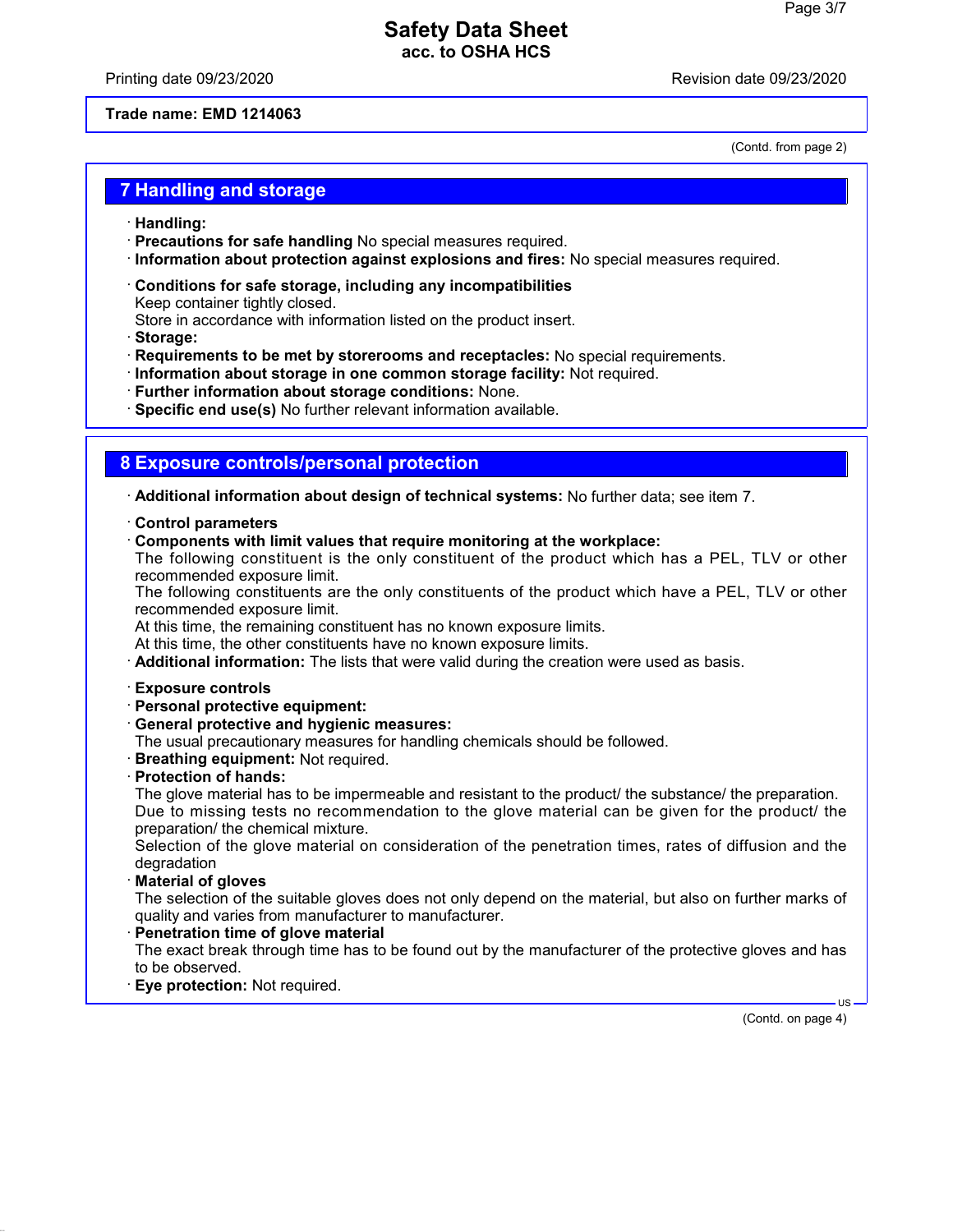Printing date 09/23/2020 **Revision date 09/23/2020** 

### **Trade name: EMD 1214063**

(Contd. from page 3)

| 9 Physical and chemical properties                                                                       |                                                                                                                                     |
|----------------------------------------------------------------------------------------------------------|-------------------------------------------------------------------------------------------------------------------------------------|
| · Information on basic physical and chemical properties<br><b>General Information</b><br>· Appearance:   |                                                                                                                                     |
| Form:<br>Color:<br>Odor:                                                                                 | Crystalline<br>Not determined.<br>Characteristic                                                                                    |
| <b>Structural Formula</b><br>· Molecular Weight<br><b>Odor threshold:</b>                                | C29H28N6O2<br>492.6 g/mol<br>Not determined.                                                                                        |
| pH-value:                                                                                                | Not applicable.                                                                                                                     |
| <b>Change in condition</b><br><b>Melting point/Melting range:</b><br><b>Boiling point/Boiling range:</b> | Undetermined.<br>Undetermined.                                                                                                      |
| Flash point:                                                                                             | Not applicable.                                                                                                                     |
| · Flammability (solid, gaseous):                                                                         | Product is not flammable.                                                                                                           |
| <b>Decomposition temperature:</b>                                                                        | Not determined.                                                                                                                     |
| · Auto igniting:                                                                                         | Not determined.                                                                                                                     |
| Danger of explosion:                                                                                     | Product does not present an explosion hazard.                                                                                       |
| <b>Explosion limits:</b><br>Lower:<br>Upper:                                                             | Not determined.<br>Not determined.                                                                                                  |
| · Vapor pressure:                                                                                        | Not applicable.                                                                                                                     |
| Density:<br><b>Relative density</b><br>· Vapor density<br>· Evaporation rate                             | Not determined.<br>Not determined.<br>Not applicable.<br>Not applicable.                                                            |
| Solubility in / Miscibility with<br>Water:                                                               | Not determined.                                                                                                                     |
| · Partition coefficient (n-octanol/water): Not determined.                                               |                                                                                                                                     |
| · Viscosity:<br><b>Dynamic:</b><br>Kinematic:<br><b>SOLUBILITY</b>                                       | Not applicable.<br>Not applicable.<br>~0.5 mg/ml in a 1:1 solution of DMSO:PBS (pH 7.2); ~10 mg/<br>ml in $DMSO$ ; ~0.1 mg/ml in DM |
| <b>Other information</b>                                                                                 | No further relevant information available.                                                                                          |

# **10 Stability and reactivity**

· **Reactivity** No further relevant information available.

- · **Chemical stability**
- · **Thermal decomposition / conditions to be avoided:**
- No decomposition if used according to specifications.
- · **Possibility of hazardous reactions** No dangerous reactions known.
- · **Conditions to avoid** No further relevant information available.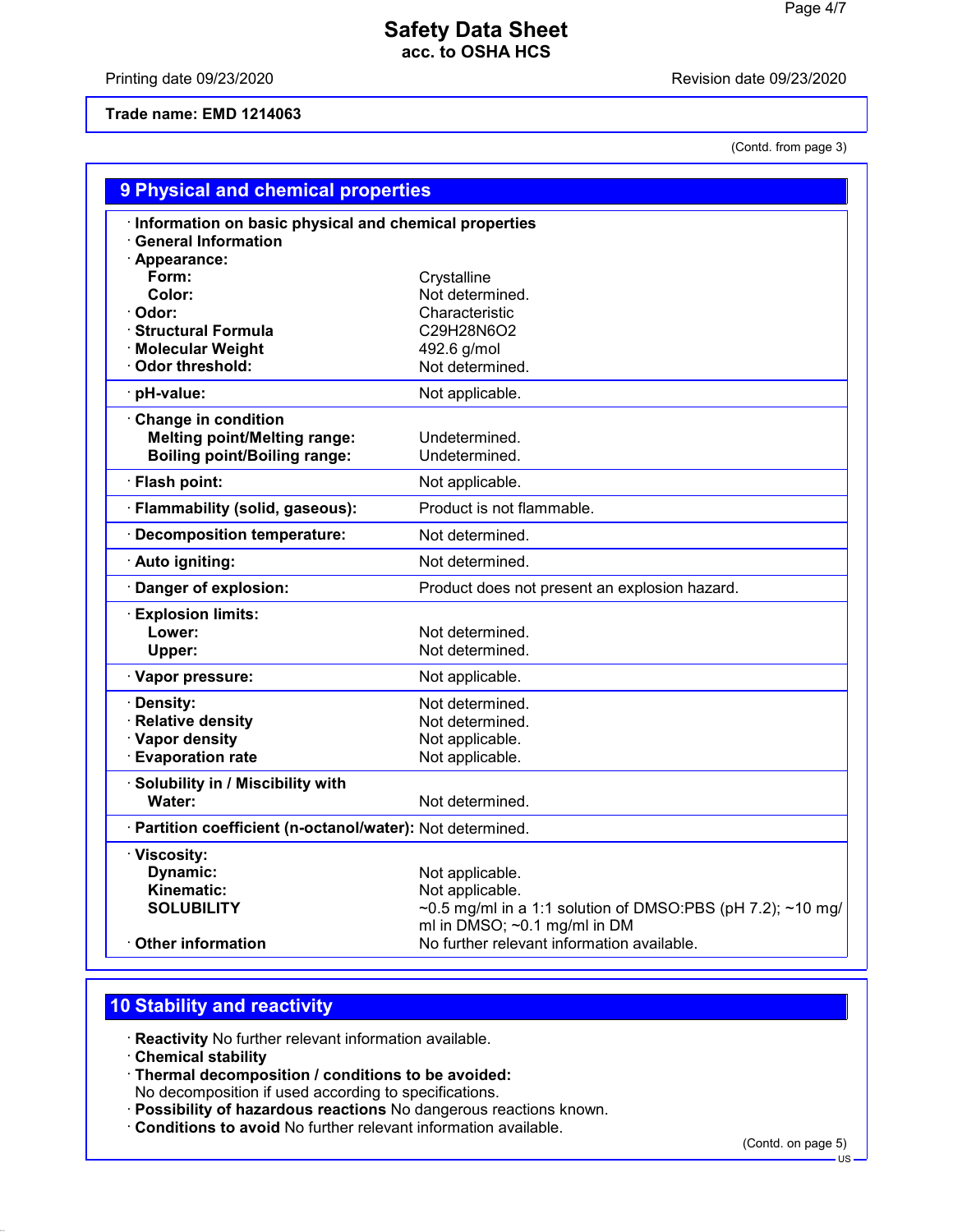Printing date 09/23/2020 **Printing date 09/23/2020** 

(Contd. from page 4)

**Trade name: EMD 1214063**

- · **Incompatible materials:** strong oxidizing agents
- · **Hazardous decomposition products:** carbon oxides, hydrogen cyanide, nitrogen oxides

### **11 Toxicological information**

- · **Information on toxicological effects**
- · **Acute toxicity:**
- · **Primary irritant effect:**
- · **on the skin:** No irritant effect.
- · **on the eye:** No irritating effect.
- · **Sensitization:** No sensitizing effects known.
- · **Additional toxicological information:** When used and handled according to specifications, the product does not have any harmful effects according to our experience and the information provided to us. The substance is not subject to classification.
- · **Carcinogenic categories**
- · **IARC (International Agency for Research on Cancer)** Substance is not listed.
- · **NTP (National Toxicology Program)** Substance is not listed.
- · **OSHA-Ca (Occupational Safety & Health Administration)** Substance is not listed.

### **12 Ecological information**

· **Toxicity**

- · **Aquatic toxicity:** No further relevant information available.
- · **Persistence and degradability** No further relevant information available.
- · **Behavior in environmental systems:**
- · **Bioaccumulative potential** No further relevant information available.
- · **Mobility in soil** No further relevant information available.
- · **Additional ecological information:**
- · **General notes:**

Water hazard class 1 (Self-assessment): slightly hazardous for water

Do not allow undiluted product or large quantities of it to reach ground water, water course or sewage system.

- · **Results of PBT and vPvB assessment**
- · **PBT:** Not applicable.
- · **vPvB:** Not applicable.
- · **Other adverse effects** No further relevant information available.

### **13 Disposal considerations**

- · **Waste treatment methods**
- · **Recommendation:** Smaller quantities can be disposed of with household waste.
- · **Uncleaned packagings:**

· **Recommendation:** Disposal must be made according to official regulations.

(Contd. on page 6)

US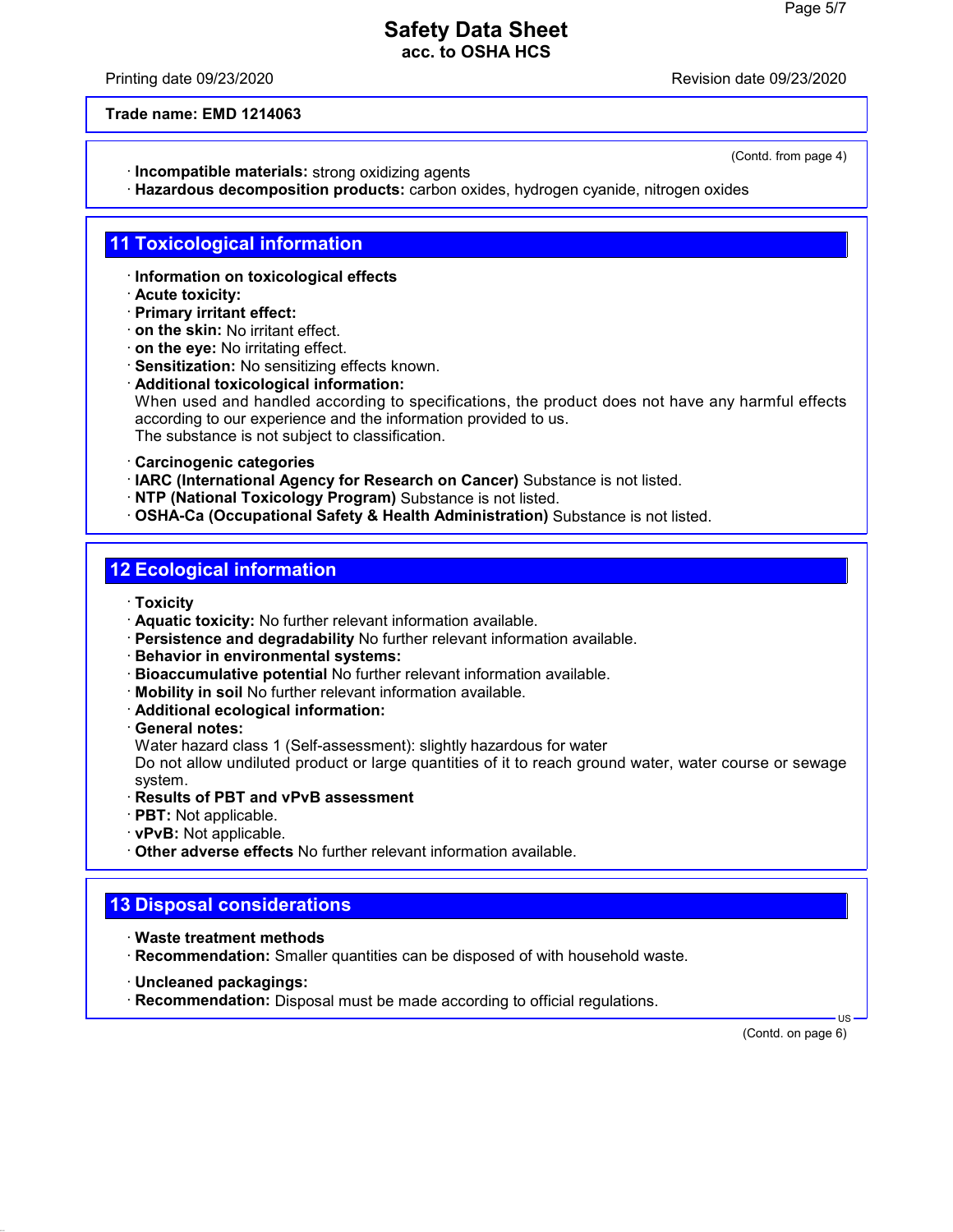Printing date 09/23/2020 **Revision date 09/23/2020** 

### **Trade name: EMD 1214063**

(Contd. from page 5)

| <b>14 Transport information</b>                                                                        |                 |
|--------------------------------------------------------------------------------------------------------|-----------------|
| · UN-Number<br>· DOT, IMDG, IATA                                                                       | not regulated   |
| · UN proper shipping name<br>· DOT, IMDG, IATA                                                         | not regulated   |
| · Transport hazard class(es)                                                                           |                 |
| · DOT, ADN, IMDG, IATA<br>· Class                                                                      | not regulated   |
| · Packing group<br>· DOT, IMDG, IATA                                                                   | not regulated   |
| · Environmental hazards:                                                                               | Not applicable. |
| $\cdot$ Special precautions for user                                                                   | Not applicable. |
| · Transport in bulk according to Annex II of<br><b>MARPOL73/78 and the IBC Code</b><br>Not applicable. |                 |
| · UN "Model Regulation":                                                                               | not regulated   |

# **15 Regulatory information**

- · **Safety, health and environmental regulations/legislation specific for the substance or mixture** · **Sara**
- · **Section 355 (extremely hazardous substances):** Substance is not listed.
- · **Section 313 (Specific toxic chemical listings):** Substance is not listed.
- · **TSCA (Toxic Substances Control Act):** Substance is not listed.
- · **Hazardous Air Pollutants** Substance is not listed.
- · **Proposition 65**
- · **Chemicals known to cause cancer:** Substance is not listed.
- · **Chemicals known to cause reproductive toxicity for females:** Substance is not listed.
- · **Chemicals known to cause reproductive toxicity for males:** Substance is not listed.
- · **Chemicals known to cause developmental toxicity:** Substance is not listed.
- · **Carcinogenic categories**
- · **EPA (Environmental Protection Agency)** Substance is not listed.
- · **TLV (Threshold Limit Value established by ACGIH)** Substance is not listed.
- · **NIOSH-Ca (National Institute for Occupational Safety and Health)** Substance is not listed.
- · **GHS label elements** None
- · **Hazard pictograms** None
- · **Signal word** None
- · **Hazard statements** None

· **Chemical safety assessment:** A Chemical Safety Assessment has not been carried out.

### **16 Other information**

This information is based on our present knowledge. However, this shall not constitute a guarantee for any specific product features and shall not establish a legally valid contractual relationship.

- · **Department issuing SDS:** Environment protection department.
- · **Contact:** -
- · **Date of preparation / last revision** 09/23/2020 / -

(Contd. on page 7)

US